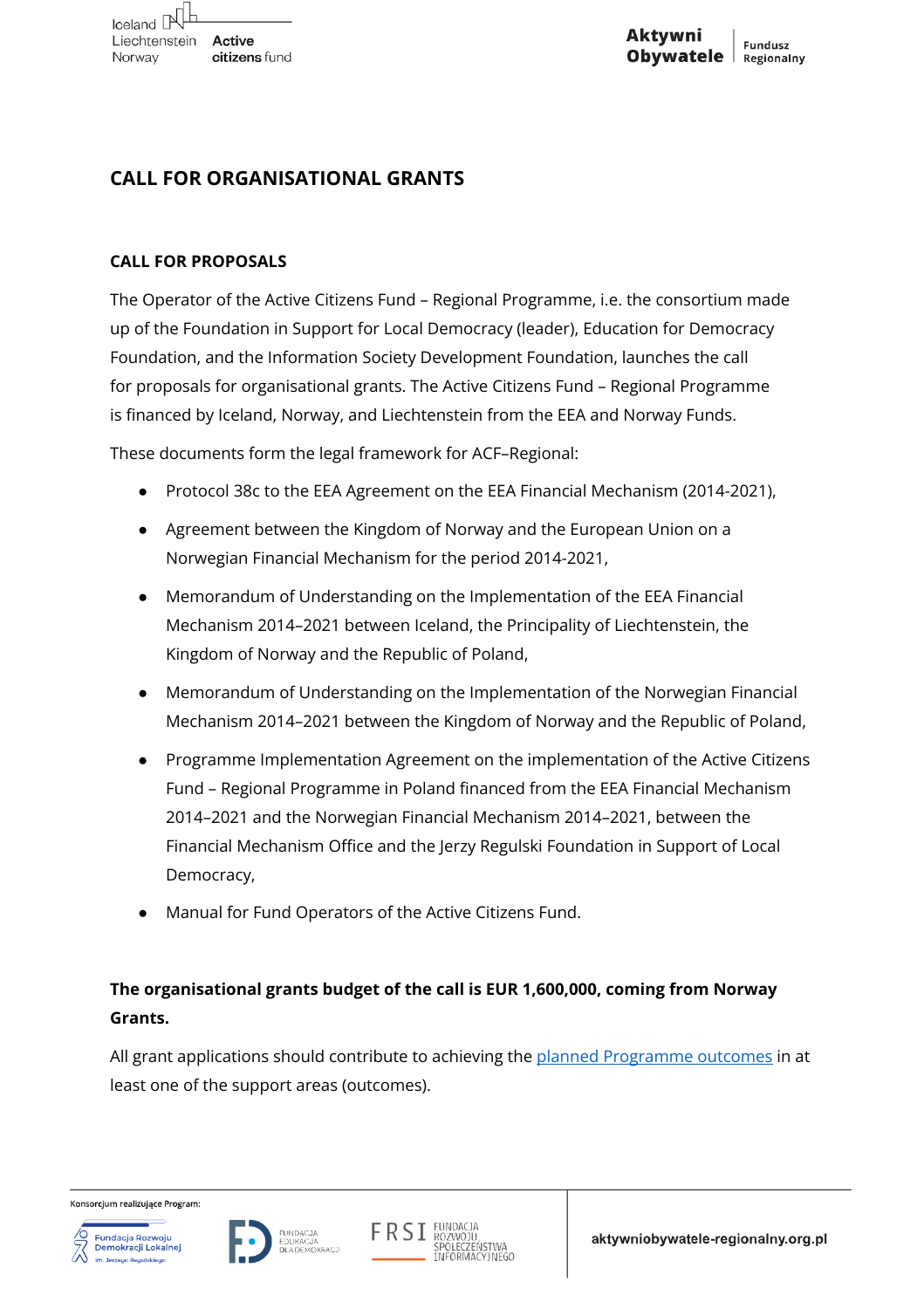The Programme supports activities implemented by organisations based across Poland, however those activities cannot take place in the city of Warsaw. They should take place outside of Warsaw and aim to reach beneficiaries not living in the capital. As long as their planned activities meet these requirements and clearly contribute to results addressing needs of persons and communities outside of Warsaw, applicants with headquarters in Warsaw are eligible for grants.

The organisational grant budget is a country-based pool of funding, meaning there are no fixed funding limits per region. However, the ACF-Regional aims to provide balanced support to civil society organisations (CSOs) distributed across Poland, boost grant opportunities for smaller local and regional organisations, and foster key ACF-Regional actions by ensuring that all voivodeships are represented as proportionately as possible in the application evaluation procedure.

The Selection Committee and the Executive Committee base their decisions on: the score given by experts and representatives of the ACF-Regional Management Board, the call budget, and the aspiration to apportion available funding to all regions.

Grants will be awarded only for applications evaluated at no less than 50% of the total score attainable through the expert evaluation and interview combined. Please note that funding will not be granted to all applications which score above this threshold.

## **There is one type of organisational grants available:**

- Minimum grant amount: EUR 85,000
- Maximum grant amount: EUR 100,000
- Grant implementation period: between 18 and 20 months,
- Co-financing: facultative,
- Applicant must submit a multiannual strategy/development plan (min. for years 2022-2024);
- Applicant must have generated average annual turnover of at least PLN 500,000 per annum in a period of 3 full fiscal years selected from the 5 years preceding the call.

Applications can only be submitted by the Electronic Grant Application and Management System (EGAMS), hereinafter referred to as the "Generator", available at: [http://generator.aktywniobywatele-regionalny.org.pl/.](http://generator.aktywniobywatele-regionalny.org.pl/)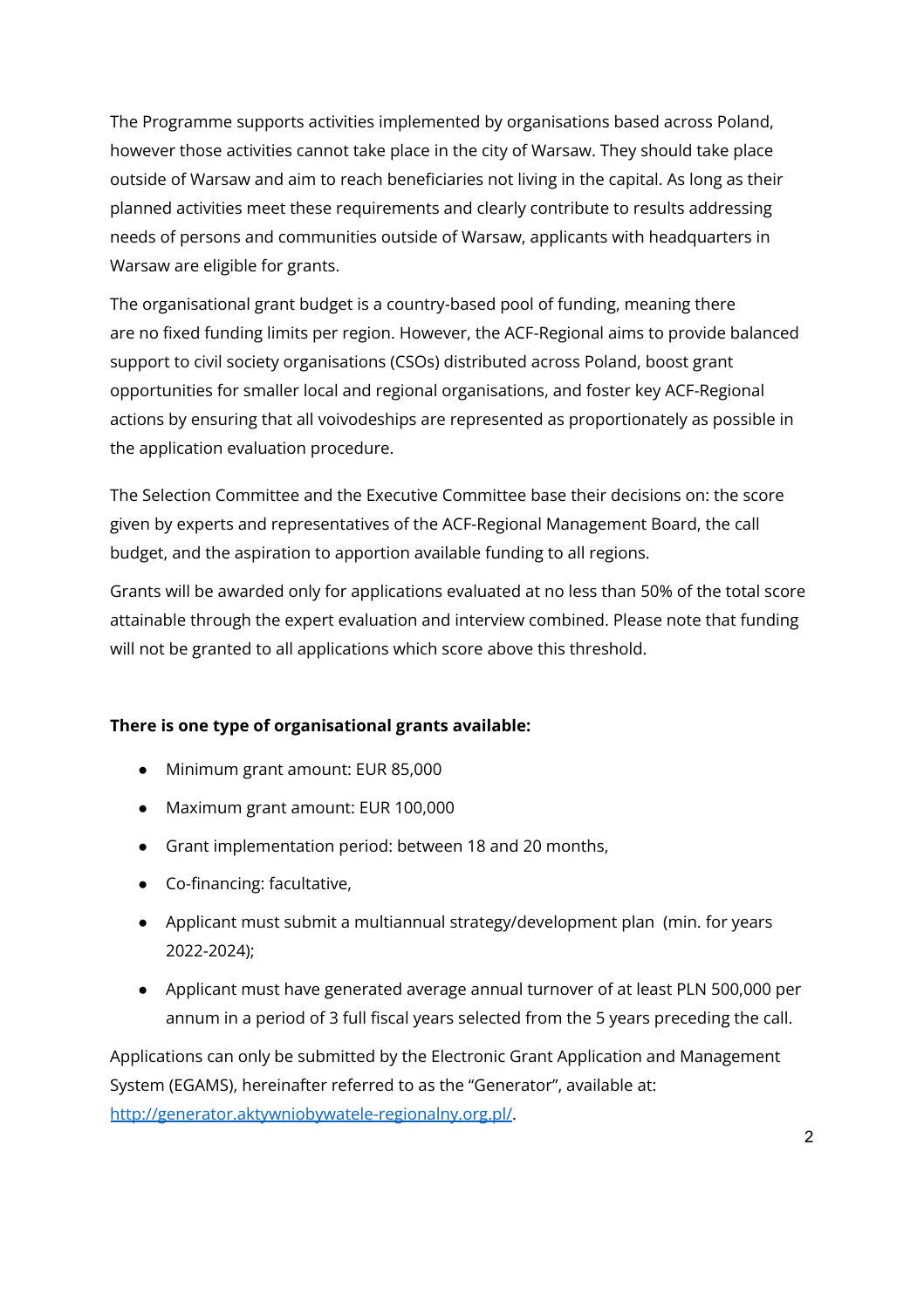No partnership projects are accepted. This applies to Polish and international partnerships alike.

A single organisation may submit only **one application in the call for organisational grants**. Organisations can apply for an organisational grant even if they have already received or applied for grants in previous calls (for thematic or intervention projects) organised by the Active Citizens Fund – Regional Programme.

# **One organisation can receive an organisational grant only from one AOFR competition**

**for organisational grants**: either organised by the Active Citizens Fund – National Programme **or** the Active Citizens Fund – Regional Programme. The ACF-Regional Operator reserves the right to not sign a grant agreement under this call with an Applicant that has been already awarded an organisational grant by the ACF-National.

# **Applications timeline:**

● from 27 April 2022 (Wednesday) from 12.00 (noon) CET to 7 June2022 (Tuesday) up until 12.00 (noon) CET.

## **Announcement of call results:**

- administrative and eligibility evaluation of applications: 15 June 2022,
- first stage of content-related evaluation and information on invitations for interviews: 11 July 2022,
- two-stage content-related evaluation of applications: 12 August 2022.

## **ABOUT THE ACTIVE CITIZENS FUND – REGIONAL PROGRAMME**

Active Citizens Fund– Regional is a programme funded by Iceland, Liechtenstein, and Norway (hereinafter referred to as 'Donor States') under the European Economic Area Financial Mechanism and the Norwegian Financial Mechanism (so-called 'EEA Funds' and 'Norway Grants') open to 15 EU Member States in Central and Southern Europe.

EEA Funds and Norway Grants have allotted funds for civil society organisations. EUR 59.2 mln has been set aside for supporting social organisations in Poland. This amount has been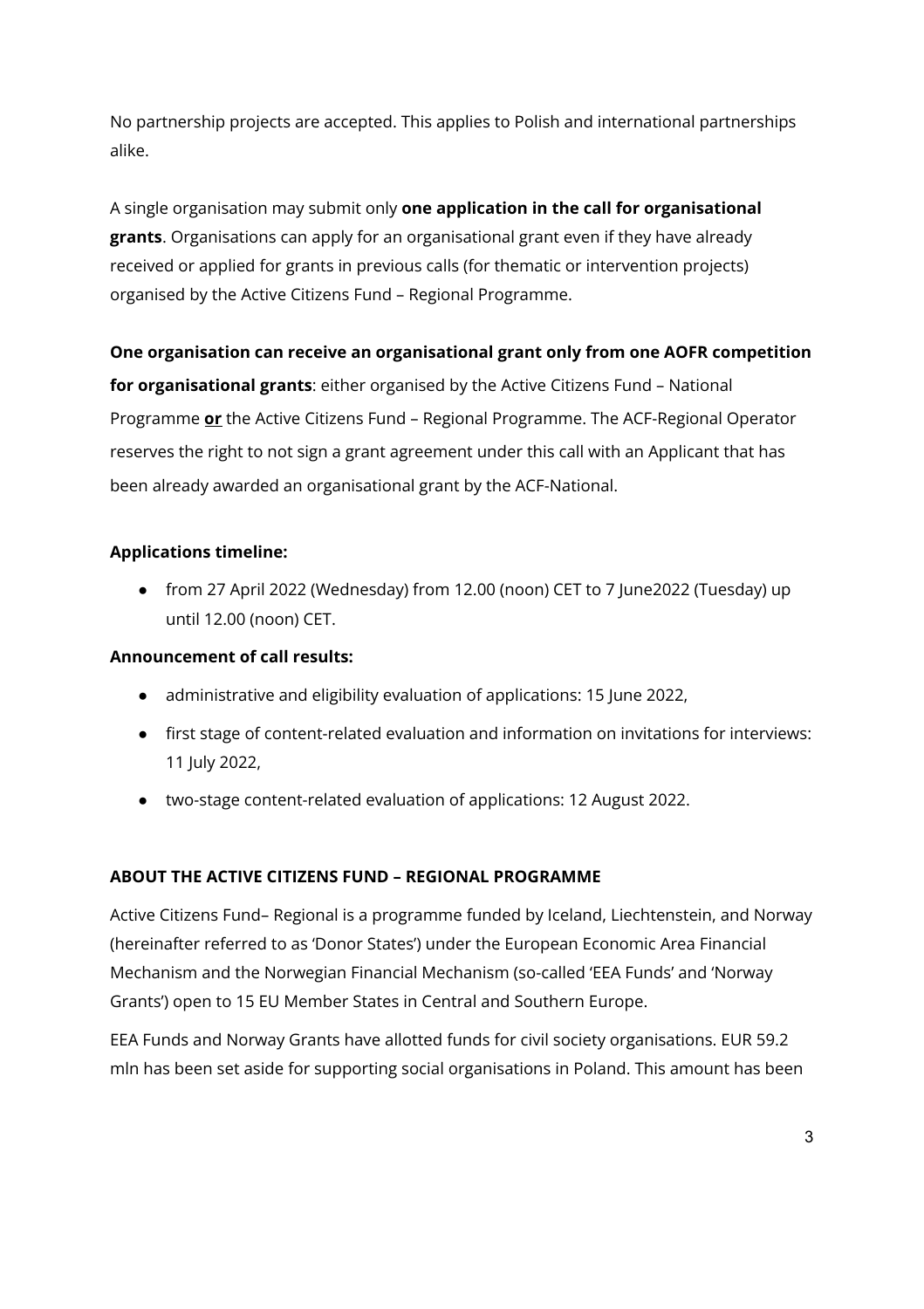broken down into two parts: EUR 33.2 mln for the Active Citizens Fund – National Programme<sup>1</sup> and EUR 26 mln for the Active Citizens Fund – Regional Programme.

The Fund aims to strengthen civil society, promote active citizenship, empower vulnerable groups at risk of exclusion, and level the playing field in terms of opportunities.

Furthermore, the Programme seeks to develop bilateral relations between civil society and entities based in Poland and Donor States, and to promote regional exchange and networking, with particular emphasis on sharing knowledge and good practices in strengthening civil society.

Calls for grants provide support to key outcomes of the Programme:

- Outcome 1: Human rights protection (including gender equality);
- Outcome 2.: Promoting social diversity and preventing exclusion;
- Outcome 3: Building democratic culture and civic engagement at local level (including activism for environment and climate change);
- Outcome 4: Supporting the development of the civic sector.

The Programme supports activities implemented by organisations based across Poland, however those activities cannot take place in the city of Warsaw or aim to reach beneficiaries living in the capital.

The Programme is based on the following values: respecting human dignity, freedom, democracy, equality, the rule of law, and respect for human rights, including the rights of persons belonging to minorities.

The Programme shall follow the principles of good governance; it shall be participatory and inclusive, accountable, transparent, responsive, effective and efficient. There shall be zero-tolerance towards corruption. The Programme will be consistent with sustainable development, long-term economic growth, social cohesion and environmental protection. The Programme will follow a results and risk management approach.

# **ORGANISATIONAL GRANTS**

Organisational grants **aim to support the day-to-day operations (and capacity building) of CSOs, as set forth in the submitted development strategy/plans, including the**

<sup>&</sup>lt;sup>1</sup> Active Citizens Fund - National Programme is being carried out by a consortium made up of the Stefan Batory Foundation (leader), the Shipyard Foundation, and the Academy of Civic Organisations Foundation (for more, go to: <https://aktywniobywatele.org.pl/>)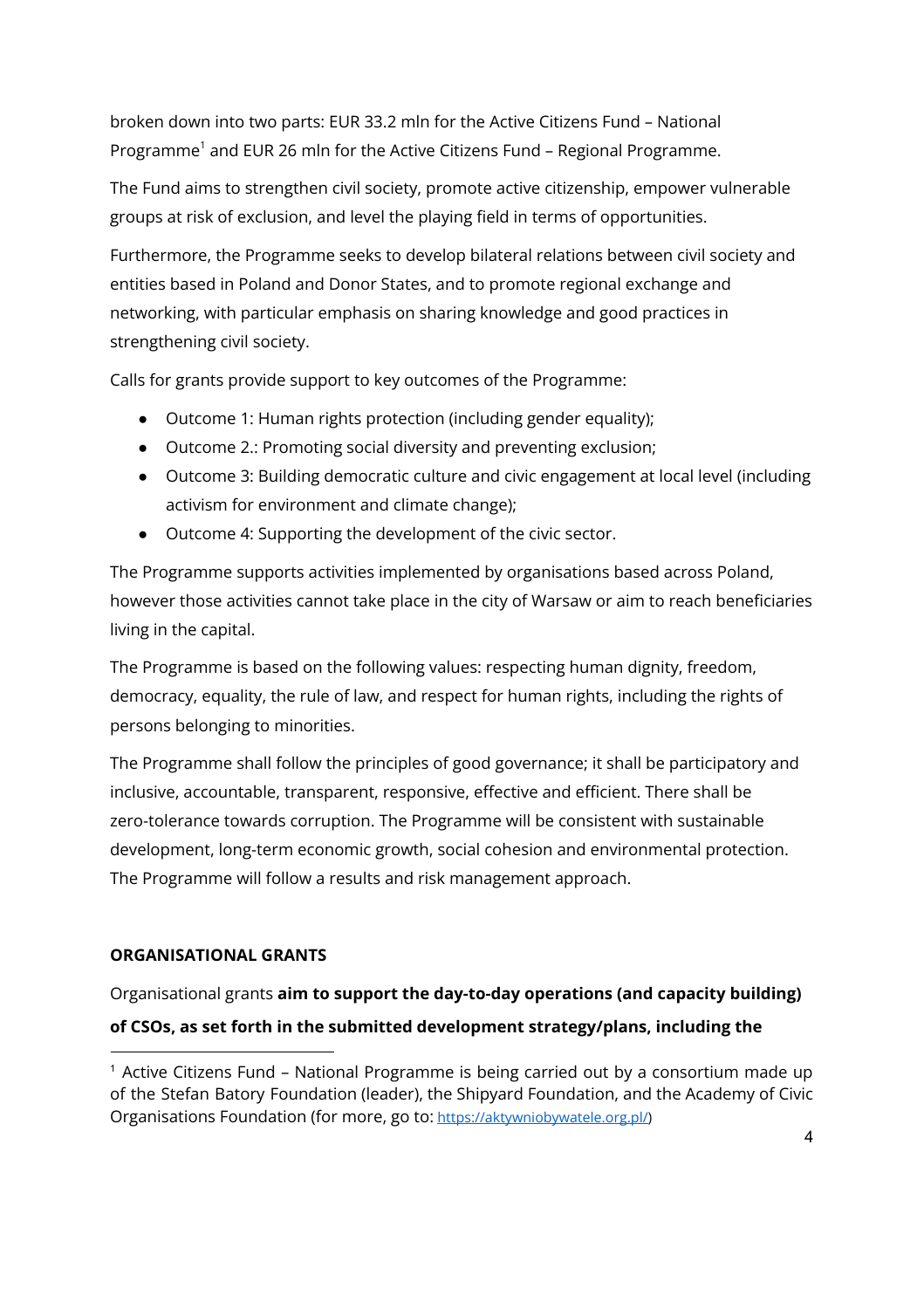**evaluation and monitoring plans.** Operations funded from organisational grants should be aligned with at least one of the ACF-Regional outcomes. This means that these activities or initiatives should:

- conform with the work plan of the organisation (applicant), e.g. reach out to specific target groups, establish and expand cooperation (also by supporting the CSO sector), and facilitate change in local communities,
- strive to strengthen the organisation's (applicant's) internal structure by investing in staff skills, image building and improving infrastructure.

Unlike calls for thematic and intervention projects, the call for organisational grants looks mainly at CSO capacity to effectively use the awarded grant, i.e. its experience, resources, ideas for further actions and development.

During the term of the grant agreement, the Project Promoter is required to submit operational (content-related) and financial reports on the organisation's activities. However, it will not be obliged to provide the Operator with detailed lists of cost documents under the above-mentioned reports. The Operator remains entitled to monitor the implementation of activities financed from the organisational grant and monitor the costs incurred by the organisation during the grant execution.

Applicants need to specify in their applications how the grant will impact the implementation of their development strategy/plan and the share the grant will have in the organisation's (applicant's) budget for the given financial period.

The Operator will monitor grant-supported activity implementation and expected outcomes by:

- analysing financial and operational (content-related) reports on the organisation's activities in 2022 and 2023, which reflect progress towards outcomes planned in the development strategy/plan,
- analysing interim and final reports on the use of the organisational grant and progress towards outcomes and their indicators planned in the development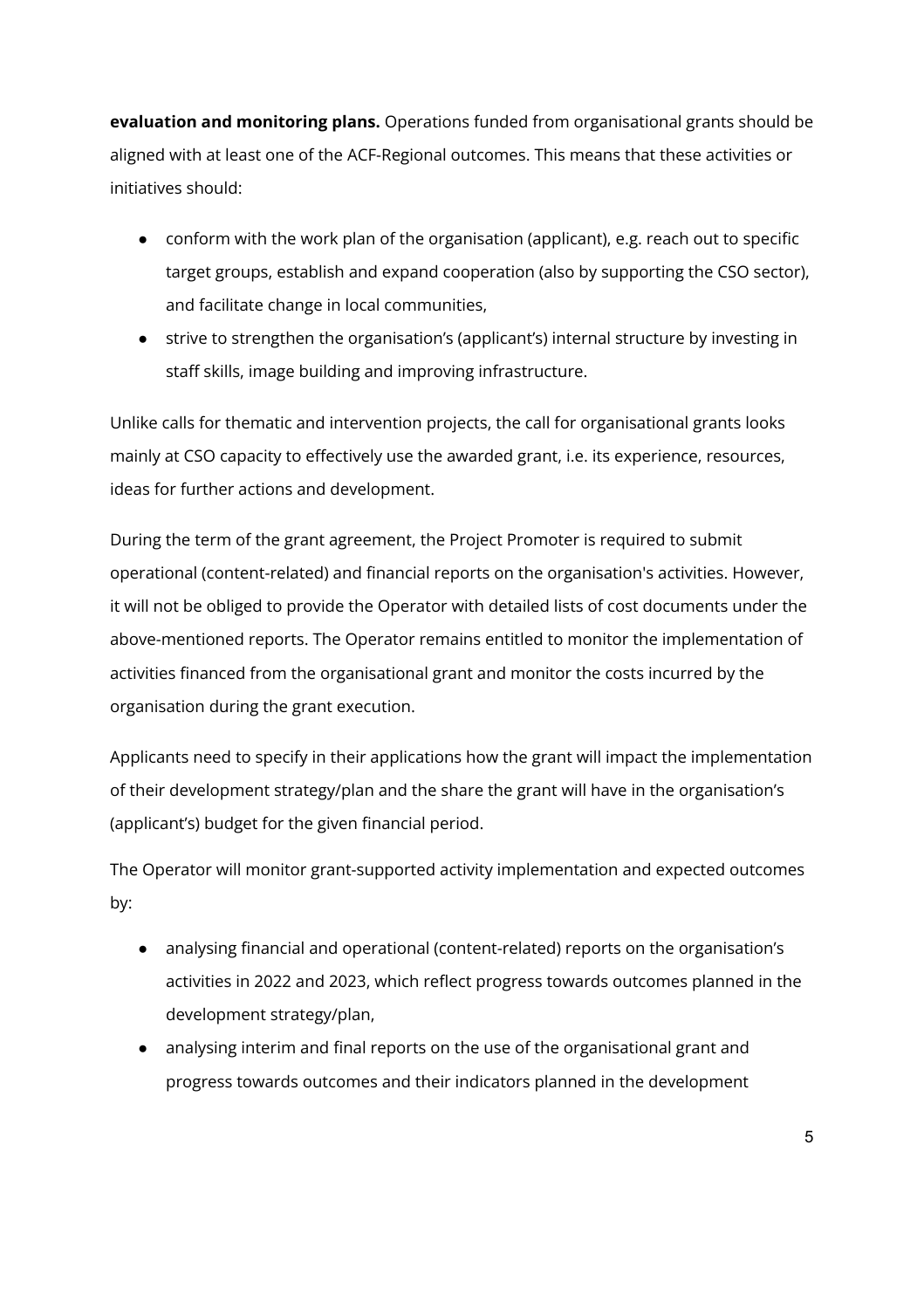strategy/plan, submitted in the Electronic Grant Application and Management System (EGAMS),

- paying monitoring visits to the Project Promoters offices (preparing and sharing content-related and financial documents, and analysing them together with the representatives of the ACF-R team during all project monitoring activities, also during on-the-spot visits,
- analysing the approved financial reports (the balance sheet, the profit and loss statement, the notes) on 2 full fiscal years and the audit report on all activities performed by the Project Promoter in the latest full fiscal year of the project implementation. The audit report should provide assurance that the project promoter has used the grant in accordance with the purpose and provisions of the grant agreement. The audit in question has to specifically mention the EEA and Norway Grants contribution.

Grant tranches will be disbursed upon approval of the above reports on organisation's operations, interim reports (interim tranches), and final and auditor reports (final tranche).

Both the ACF-R Operator and the FMO may order a financial audit of the entire organisation (beneficiary) which received a grant under this call.

Organisational grant settlement will be based only on the above-listed reports detailing all Project Promoter operations, compliance with procedures and binding laws, as well as - first and foremost - achieved outcomes. The provisions on eligibility of expenditures applicable to thematic and intervention projects under the Active Citizens Fund - Regional Programme shall not apply. **Settlements regarding grants will not be based on a detailed budget, but on fulfilment of the Project Promoter's strategic plans and outcomes expressed in related indicators.** The project promoter will not need to provide financial reports on the specific expenditures made under the grant. Payments do not depend on the costs actually incurred by the project promoter. The costs are considered as incurred within the project once paid to the project promoter.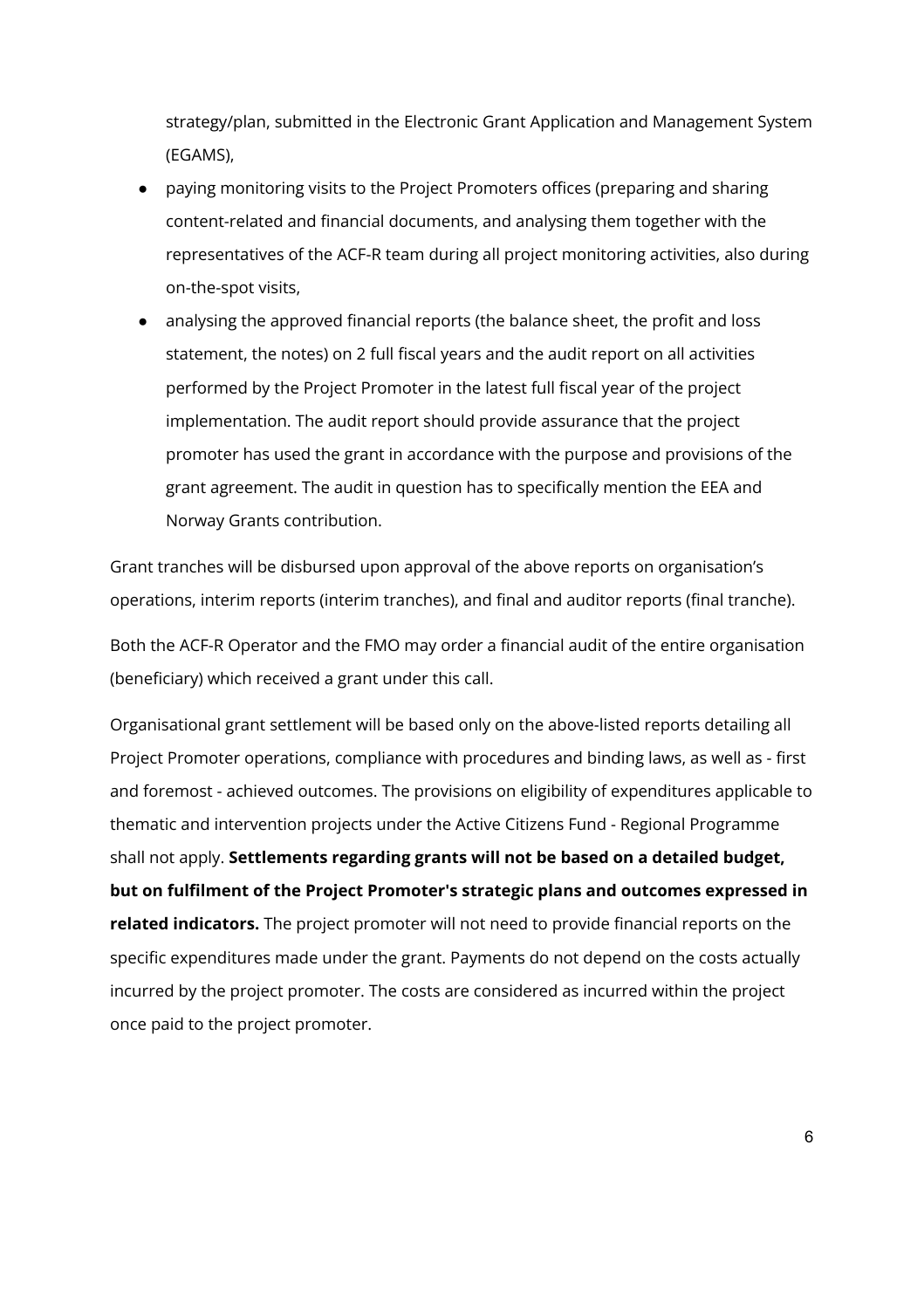### **APPLICANTS**

Grants are only available for entities that meet the following requirements:

- a) Applicant must be a **non-governmental organisation whose objectives include at least one of the ACF-Regional outcomes** (Human rights protection, including gender equality; Promoting social diversity and preventing exclusion; Building democratic culture and civic engagement at local level, including activism for environment and climate change; Supporting the development of the civic sector);
- b) **Applicants must submit a multiannual development strategy/plan** (min. for years 2022-2024);
- c) Applicant must have generated **average annual turnover of at least PLN 500,000 per annum in a period of 3 full fiscal years selected from the 5 years preceding the call**;
- d) Applicants must be registered with the National Court Register (KRS), entered into the register of ordinary associations or the register of Rural Housewives Circles maintained by the President of the Agency for Restructuring and Modernisation of Agriculture (ARiMR);
- e) Applicants are capable of presenting prior to signing the grant agreement their financial statement (the balance sheet, the profit and loss statement, the notes) for year 2021;
- f) Applicants are not dependent<sup>2</sup> on local, regional and central authorities, public entities, political parties and for-profit entities;
- g) They do not seek to generate profit, and if they pursue business activity any profit made is allocated to achieving their statutory goals;

 $2$  An entity is defined as dependent when local, regional or central authorities, public entities, political parties and/or for-profit entities have the direct or indirect right to appoint at least half of that entity's governing or supervisory body. If public authorities or a public entity (e.g. theatre or university) or a for-profit entity (e.g. bank or company) enjoy the right to determine at least half of the composition of the given entity's governing or supervisory body, then that entity is considered to be dependent on said institutions, which precludes that entity from standing as applicant for a grant. If an entity associates only public authorities, public and/or for-profit entities, such an entity is dependent on those public and for-profit entities, which precludes that entity from standing as applicant for a grant. If most members of a given entity represent public authorities, public and/or for-profit entities, this means that those representatives have the casting vote on the composition of that entity's governing and/or supervisory bodies. If an entity is identified as dependent on such entities, it cannot apply for a grant.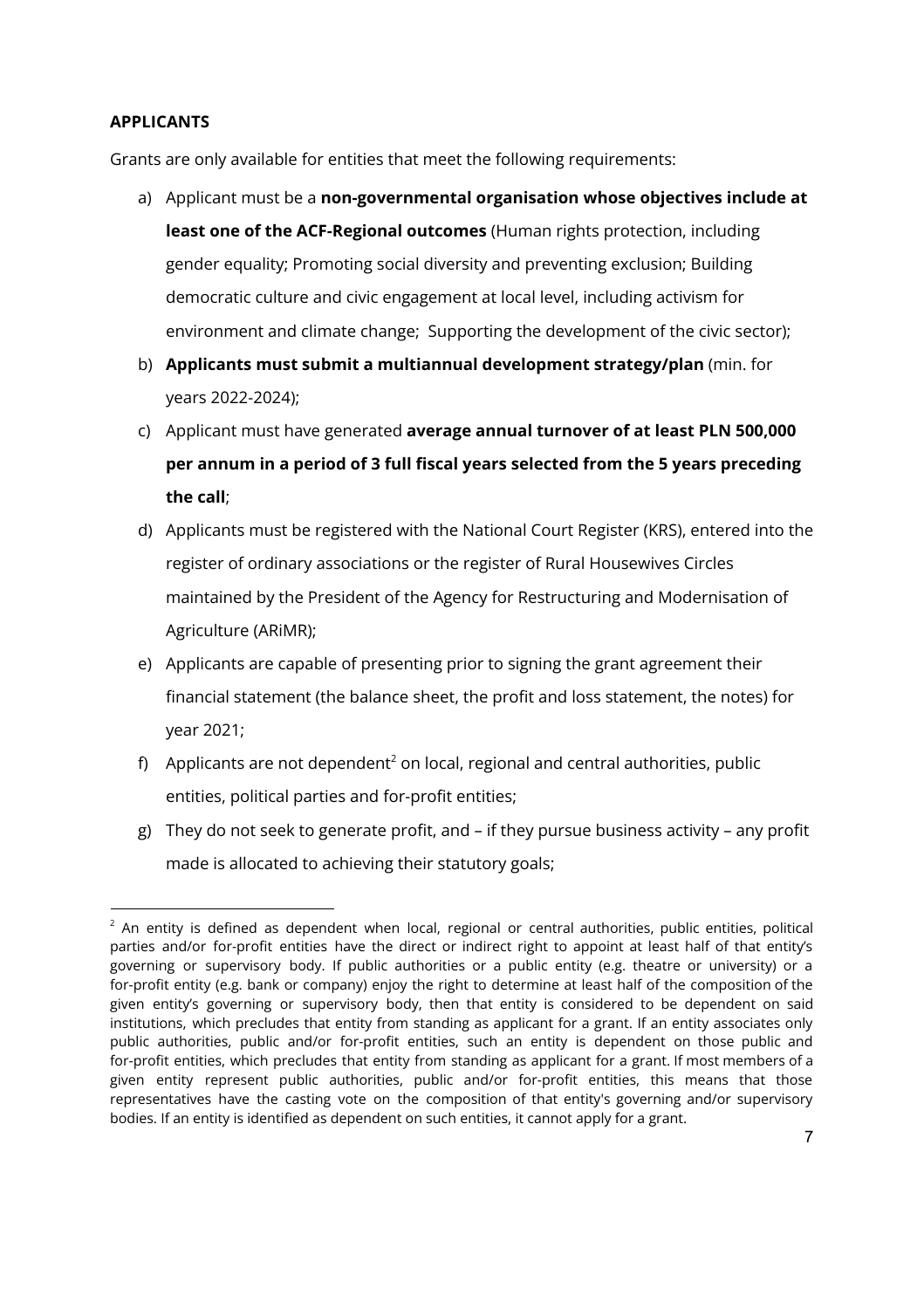- h) No application for declaring bankruptcy has been filed against the Applicant, the Applicant is not in liquidation or receivership, has not suspended activity and there are no similar proceedings pending against the Applicant;
- i) They are not in arrears with public-law payments due to the Tax Office (US) or Social Insurance Institution (ZUS);
- j) No governing body member has been convicted or charged of an intentional crime prosecuted by public indictment or a tax offence;
- k) Applicants respect human rights and are guided in their activity by public interest and democratic values, in particular the universal values of respect for human dignity, freedom, democracy, equality, rule or law and the protection of human and minority rights;
- l) They will refrain from using the grant and co-financing (if applicable) for religious practices or leading a religious cult (including proselytising and spreading faith), political party activity or election campaigns, or business or for-profit activity.

**ATTENTION:** We encourage organisations active at the regional level (in at least two poviats) to apply. In particular we invite those acting for the benefit of other CSOs, supporting them with respect to content and technically (for example providing information, knowledge, and opinions on civic activity in Poland, building their capacity and capability to act, representing the civic organisation community in watchdog or advocacy activities), as well as sectoral or cross-sectoral unions of associations (such as a federation) operating in at least one of the areas for which funding is provided under the Active Citizens Fund – Regional (see: point a above) and conducting activities to support their member organisations and influencing regional public policies on the issues they deal with.

Applicants can have the following legal form:

- **associations, including ordinary associations**, acting as associations pursuant to the Associations Law Act of 7 April 1989 (references to Polish Journal of Laws: Dz. U. z 2020, poz. 2261, as amended). Before signing the grant agreement, ordinary associations will be asked to present:
	- o a written consent/resolution of all members to enter into the grant agreement,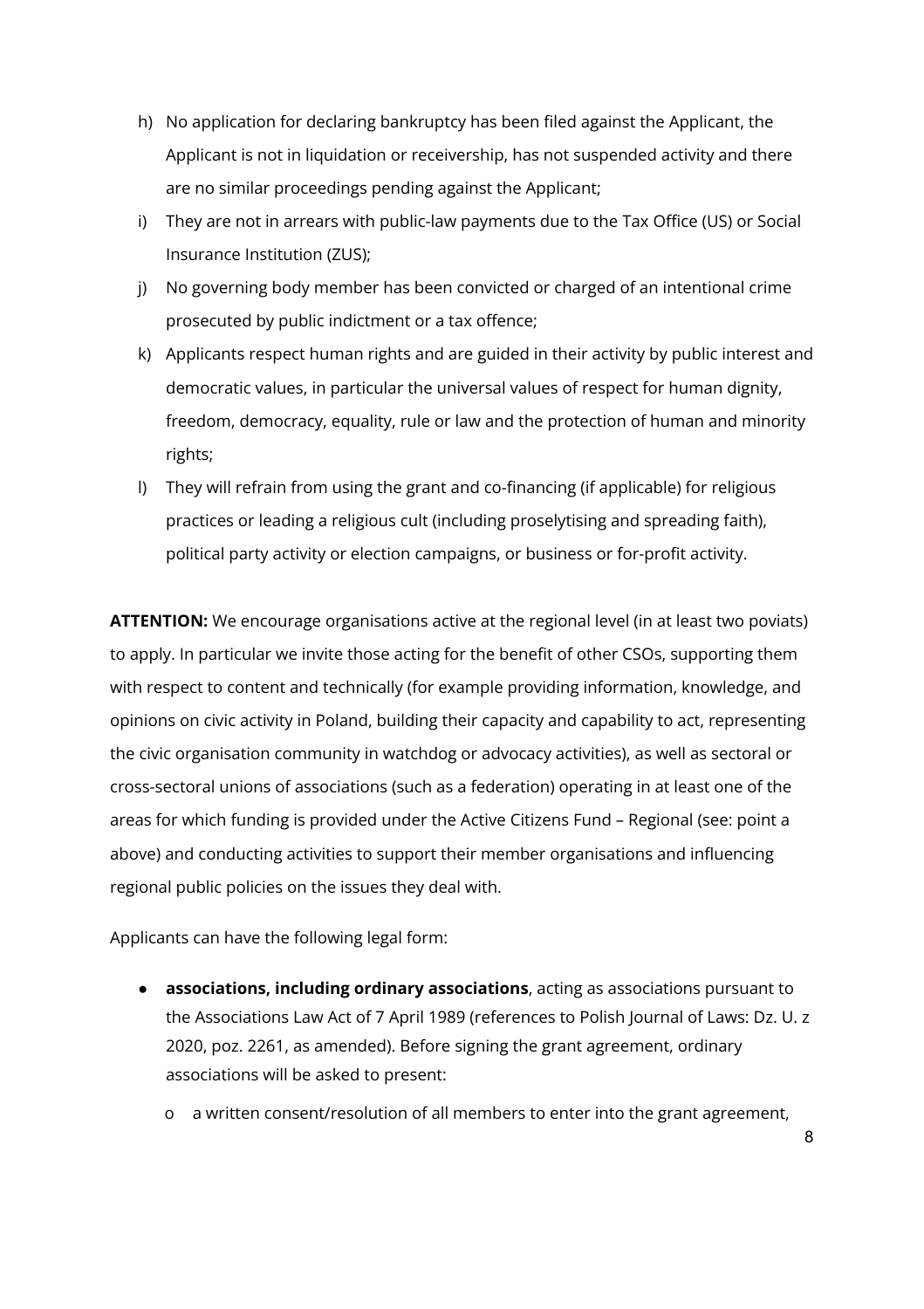- o a power of attorney for the association's management board / representatives to sign the grant agreement on behalf of the association;
- **foundations** operating under the Foundations Act of 6 April 1984 (references to Polish Journal of Laws: Dz. U. z 2020, poz. 2167, as amended); foundations with a single-member management board and no supervisory body are not eligible for a grant;
- **unions of associations** established under the Association Law Act of 7 April 1989 (references to Polish Journal of Laws: Dz.U. z 2020, poz. 2261);
- **social cooperatives**; a social cooperative is eligible for grants only if it is composed solely of natural persons and/or non-governmental organisations and/or faith-based organisations<sup>3</sup> as defined in the Social Cooperatives Act of 27 April 2006 (references to Polish Journal of Laws: Dz. U. of 2020, item 2085);
- **non-profit companies** (Polish joint stock and limited liability companies who do not seek profit or allocate any and all of their profit to the implementation of the objectives listed in their memorandums of association, and do not distribute profit between their shareholders and employees. These conditions must be specified in the company's founding documents: memorandum or articles of association. Moreover:
	- o a company is eligible for a grant if its shareholders are only the following entities (one or more): associations, unions of associations, foundations, social cooperatives, rural housewives circles, church legal entities, which belong to the group of entities eligible for a grant,
	- o companies with only one organisation as its shareholder, with a single-person management board, are not eligible for a grant;
- **rural housewives circles** established under the Rural Housewives Circles Act of 9 November 2018 (references to Polish Journal of Laws: Dz. U. of 2020, poz. 553, 932), acting as associations pursuant to the Association Law Act of 7 April 1989 (references to Polish Journal of Laws: Dz. U. z 2020, poz. 2261) or acting as independent rural circles under the Act on Social and Professional Farmer Organisations of 8 October

 $3$  Social cooperatives whose members include faith-based organisations must meet the conditions applicable to faith-based organisations applying independently for grants under this call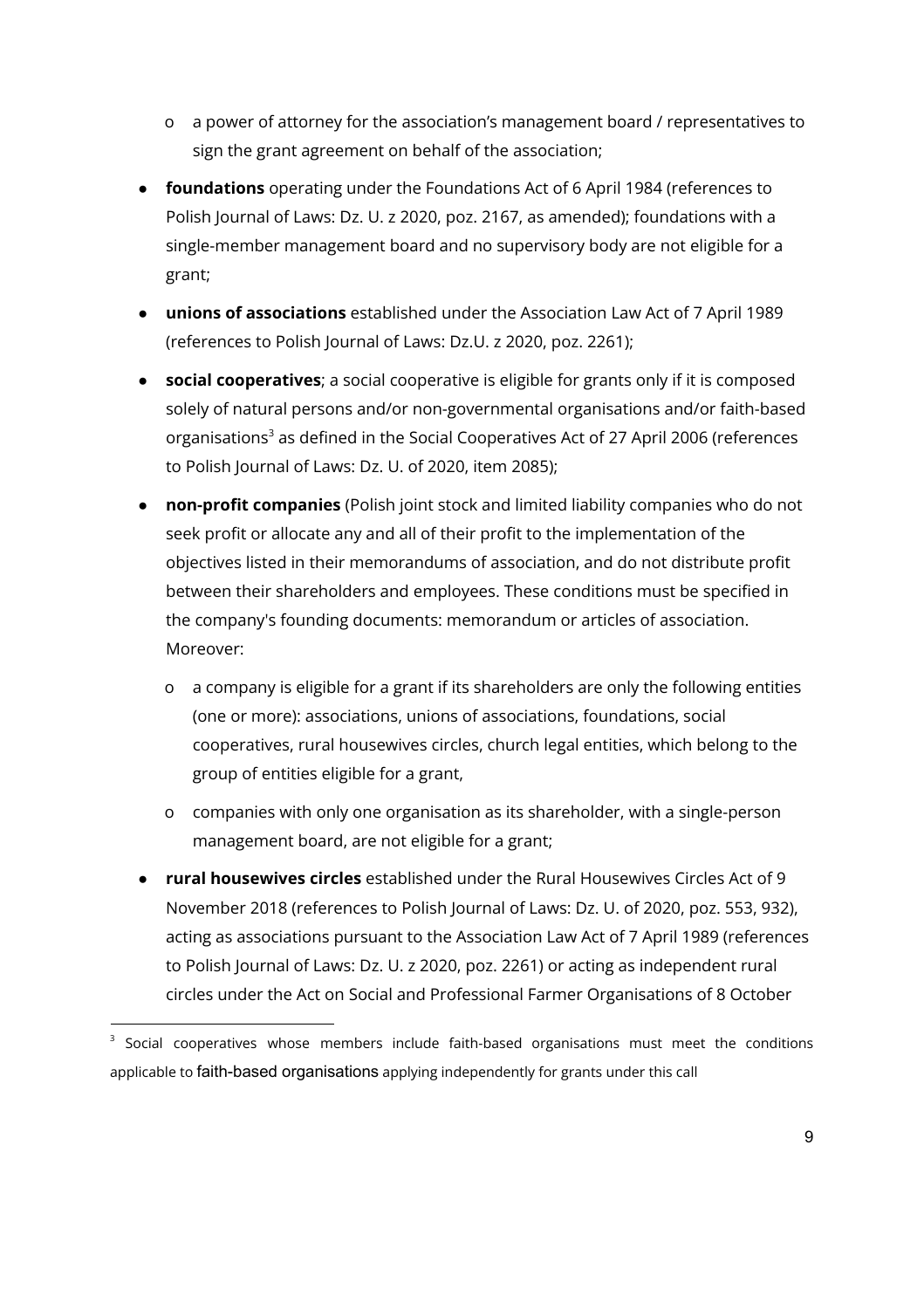1982 (references to Polish Journal of Laws: Dz. U. 2019, poz. 491); the grant cannot exceed the amount determined by the circle members as the highest liability amount which their entity can incur;

- **faith-based organisations** if they meet the principles identified above and if the funded activities do not directly or indirectly promote a religious doctrine, mission or proselytism related to the beliefs of a particular faith (beyond basic religious/cultural awareness raising), on condition that:
	- o the objectives listed in their memorandums of association include public benefit activity,
	- o they are registered with the National Court Register (KRS);
	- o they may incur liabilities on their own behalf.

The actions presented in the application must be compliant with the memorandum of association, bylaws and other documents detailing the mission, aims and methods of the Applicant. The actions set forth in the application cannot consist in religious practices or leading a religious cult (including proselytising and spreading faith), political party activity or election campaigns. Moreover, a grant cannot be allocated for business or for-profit activity. Grant-funded activities cannot include collecting fees from project participants, *i.e.* applicants may not charge a fee for tickets to events or sell project publications prepared by the Applicant.

**ATTENTION:** Please check whether the Applicant does indeed fulfil the stipulated criteria and requirements. We do not require documentation confirming the above declarations upon application submission. While evaluating the applications, we will rely on the Applicant's declarations and registers which are open to the public. Once a grant is awarded, the Applicant will be requested to present documents confirming the declarations made. If the Applicant fails to produce such proof, it will not be possible to sign the grant agreement. The detailed list of required documents can be found in *Guidelines for Applicants and Project Promoters*. *Call for Organisational (Macro) Grants* (see: subchapter 8.1.1). If a declaration made by an Applicant in the application proves to be false, the grant agreement will not be signed.

## **CO-FINANCING**

Co-financing is not required.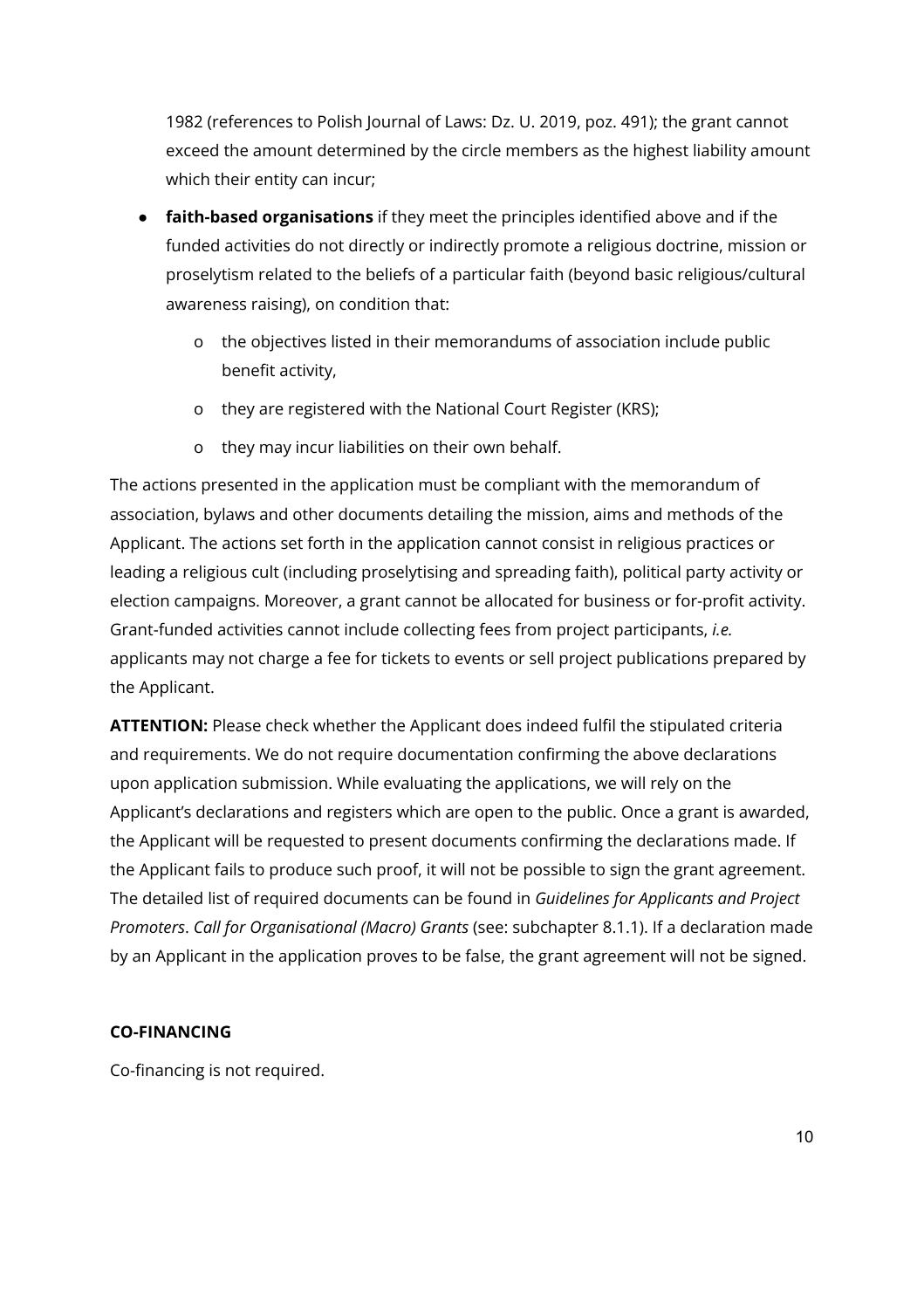### **TIMELINE FOR ORGANISATIONAL GRANT USE**

The implementation timeline must fall within 18 and 20 months.

Spending of the organisational grants shall commence no earlier than September 1st, 2022, and no later than November 1st, 2022. The conditions for grant disbursement are signing a grant agreement and submitting a guaranteed blank promissory note with a promissory note declaration.

In exceptional and well-justified cases it is possible to extend or alter the implementation period. However, implementation cannot take place after 30 April 2024. Such an extension requires the consent of the Operator and the signing of an annex to the grant agreement.

All grant-funded activity must be completed by 30 April 2024.

## **LIMITS ON APPLICATION AND GRANT NUMBER**

A single eligible organisation may submit only one application in the call for organisational (macro) grants launched by the ACF-Regional.

Organisations can apply for an organisational grant even if they have already received or applied for grants in previous calls (for thematic or intervention projects) organised by the Active Citizens Fund – Regional Programme.

# **ATTENTION: One Applicant may receive only one organisational grant under an ACF competition for organisational grants - either organised by the Active Citizens Fund – National Programme or the Active Citizens Fund – Regional Programme.** The

ACF-Regional Operator reserves the right to not sign a grant agreement under this call with an Applicant that has been already awarded an organisational grant by the ACF-National.

## **DEADLINE FOR APPLICATIONS AND APPLICATION EVALUATION TIMELINE**

Applications can be submitted between **27 April 2022 (Wednesday) from 12.00 (noon) CET to 7 June 2022 (Tuesday) up until 12.00 (noon) CEST**.

Applications will only be accepted *via* the Electronic Grant Application and Management System (referred to as the "Generator"), available at:

[http://generator.aktywniobywatele-regionalny.org.pl](http://generator.aktywniobywatele-regionalny.org.pl/).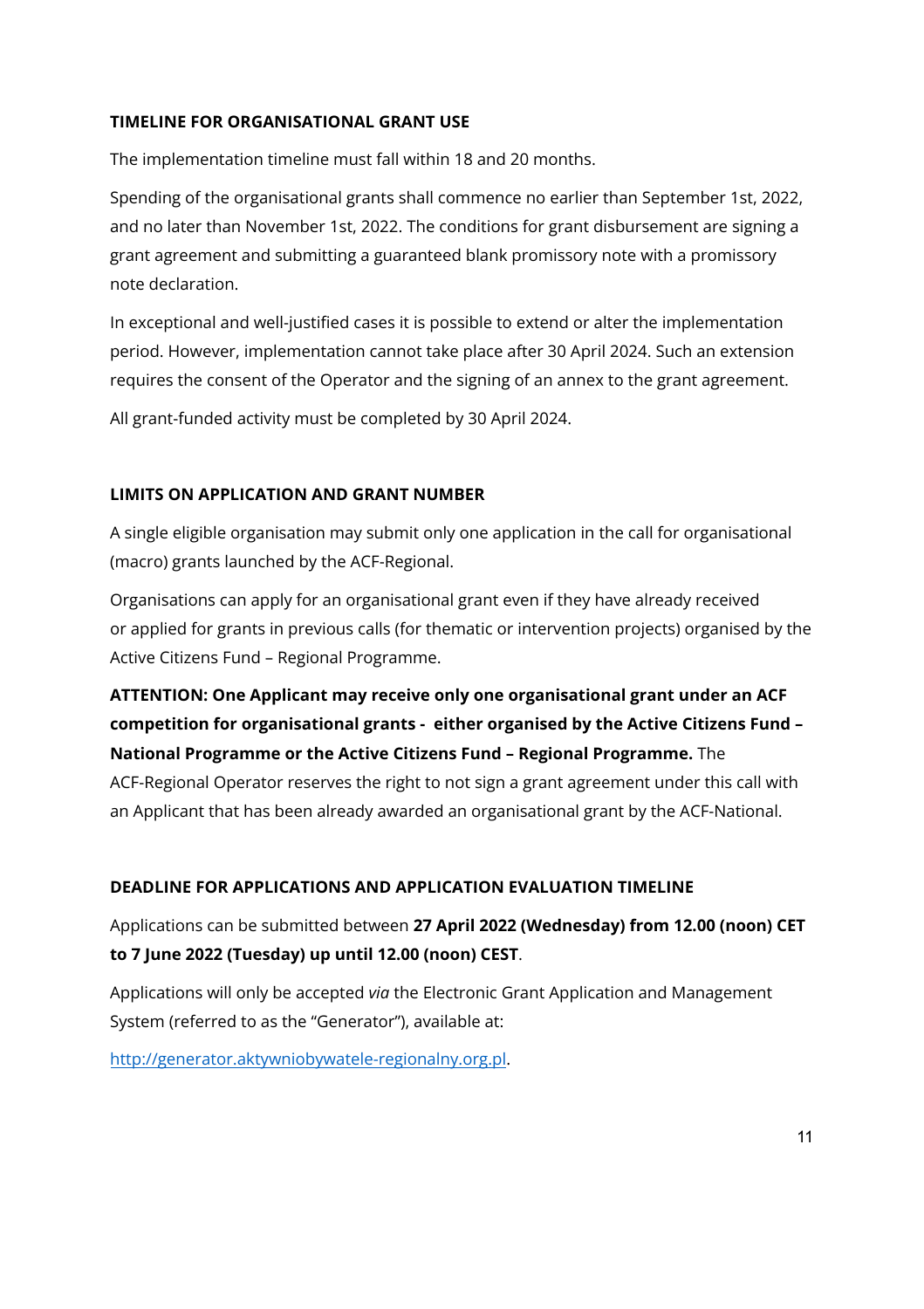Instructions are available in the Generator and on the ACF-Regional website <https://aktywniobywatele-regionalny.org.pl/granty-instytucjonalne/> ( Attachment 3).

Applications submitted without using the Generator will not be examined.

Deadline for announcing the results: **12 August 2022**.

The Operator will post a list of all successful applications on the Programme webpage. Applicants will also be notified by e-mail when evaluation results are published (to the e-mail address linked with their Generator account) and will have access to their evaluation cards via the Generator.

The application form with instructions is available on the Programme website <https://aktywniobywatele-regionalny.org.pl/granty-instytucjonalne/> (Attachment 2).

# **REQUIRED ATTACHMENTS**

Applicants are required to provide the following attachments to applications submitted *via* the EGAMS:

- development plan (strategy) for organisation, prepared using the provided template and including the expected outcomes and products table and indicators, as well as monitoring and evaluation plan,
- memorandum of association, bylaws or other document detailing the mission, aims and methods of the Applicant, signed by authorised persons or certified to be a true copy of the original,
- annual reports on the organisation's operations for a period of 3 years selected from the 5 years preceding the call or (if the applicant does not prepare such reports) written information on those operations,
- financial statement for the selected 3 years of operations out of 5 years preceding the call, including the balance sheet, the profit and loss statement, and the notes certified to be true copies of original documents by authorised organisation representatives (the Applicant selects 3 full fiscal years from the 5 years preceding the call with average annual turnover of at least PLN 500,000 per annum),
- revenue and expenditure forecast for the full term of grant implementation.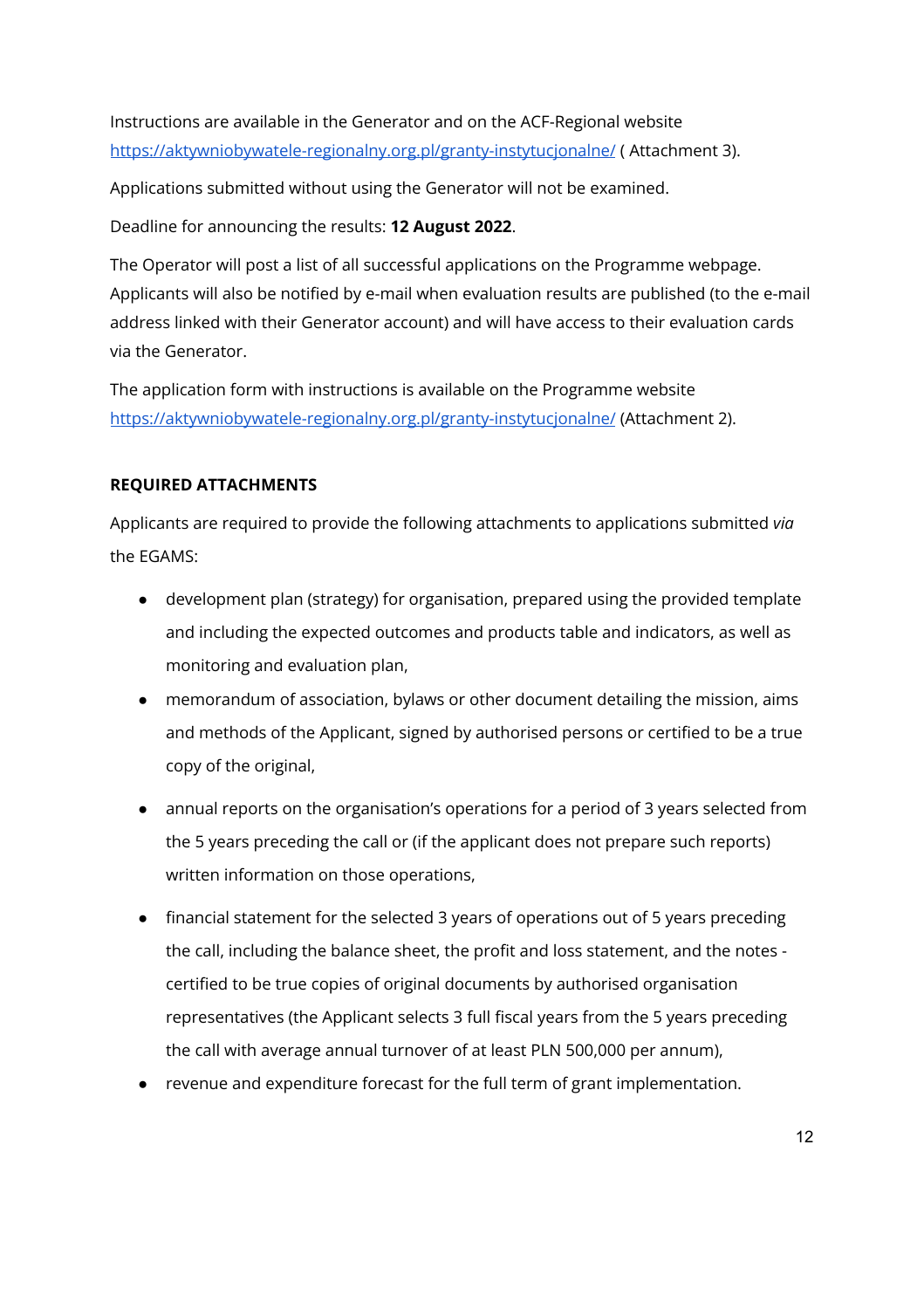#### **COSTS**

The **provisions on eligibility** of expenditures stipulated in Manuals for Applicants and Project Promoters of thematic and intervention projects under the Active Citizens Fund - Regional **shall not apply**. **There is also no list of eligible, ineligible, and excluded costs.** Funds shall be used in ways that clearly contribute to achieving the expected results and products. Project Promoters are obliged to work on the basis of sound financial management that might be verified by the Fund Operator through administrative and on-the-spot verification and monitoring.

The Project Promoter must provide an annual statutory financial audit report by an external auditor at the end of the grant implementation. The report must concern the latest full year of the project implementation and must be carried out in accordance with the provisions of the Accounting Act of 29 September 1994 (references to Polish Journal of Laws: Dz. U. z 2021 r. poz. 217, 2105, 2106) and of the Act of 11 May 2017 on Statutory Auditors, Audit Firms and Public Oversight references to Polish Journal of Laws: Dz. U. z 2021 r. poz. 1598, 2106). The cost of the audit shall be borne by the Project Promoter from the grant or own funds.

**ATTENTION: :** The audit report should cover and specifically mention the EEA and Norway Grants contribution.

In case the information provided by the project promoter proves evident non-satisfactory performance, or the strategy/development plan is not implemented in line with the grant agreement<sup>4</sup>, the grant paid to the project promoter may be cancelled or reduced proportionately.

#### **APPLICATION EVALUATION PROCEDURE**

Applications will be subjected to the administrative, eligibility and content-related evaluation.

<sup>4</sup> Including the Programme's principles as set in Article 1.4 of the Programme Implementation Agreement on the implementation of the Active Citizens Fund – Regional Programme in Poland financed from the EEA Financial Mechanism 2014–2021 and the Norwegian Financial Mechanism 2014–2021, between the Financial Mechanism Office and the Jerzy Regulski Foundation in Support of Local Democracy.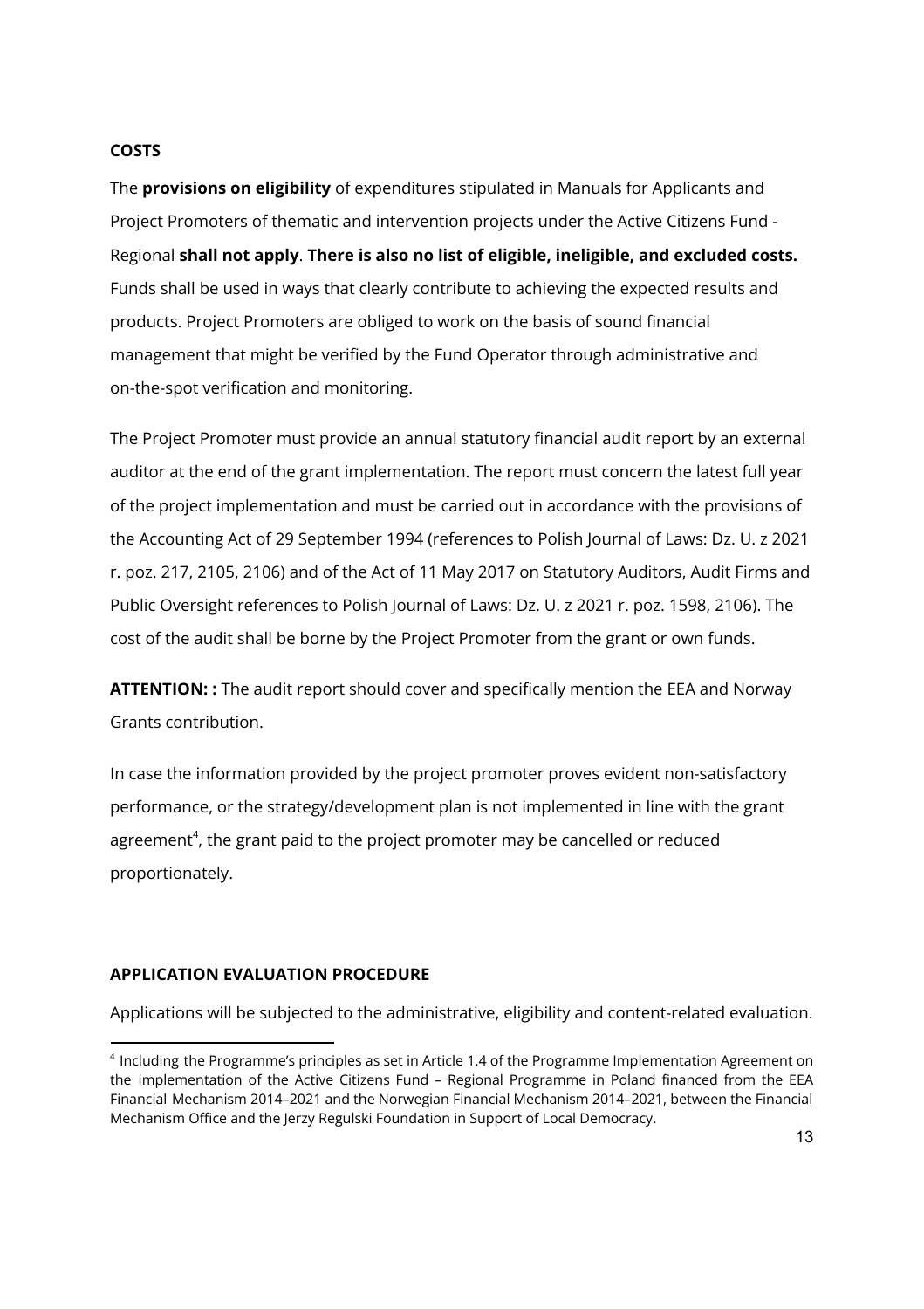# **Administrative and eligibility evaluation of applications**

The administrative and eligibility evaluation of applications concerns whether:

- the Applicant is eligible to apply. We will check if the provided Applicant name and registry number match Applicant details in those registries. Furthermore, we will check if the founding documents provide for activity in line with at least one of the ACF-Regional support areas;
- the Applicant had generated average annual revenue of at least PLN 500,000 per annum in a period of three years selected from the five years preceding the call;
- the Applicant has only submitted one application in the call concerning organisational grants,
- the Applicant has filled in all the boxes on the form correctly;
- the Applicant has enclosed all the required attachments.

An Applicant's eligibility will be verified on the basis of the declarations made in the application. The template for the administrative and eligibility assessment sheet can be found on the Programme website:

<https://aktywniobywatele-regionalny.org.pl/granty-instytucjonalne/> (Attachment 4).

If the Applicant makes one of the following errors when completing the form:

- incorrect details are entered into fields A1 to A12 or B1 to B7,
- an empty or an incorrect file is enclosed in place of any of the required attachments,
- the Applicant enclosed a file in a supported format, but the file does not open,

an Applicant has 3 business days from the date on which the Operator sends the notification by e-mail to correct the error. Failure to correct the error within this time limit will result in the application being rejected on formal grounds.

Applications which fail to fulfil any of the above-listed criteria, including the time granted to correct the above-mentioned errors, will be rejected at the administrative and eligibility evaluation stage.

# **Appeals against administrative and eligibility evaluation results**

The Operator will notify Applicants *via* e-mail if their applications are rejected on formal grounds. Applicants whose applications are rejected on formal grounds have 5 business days from the date on which notification of rejection is sent by e-mail to appeal the decision by sending an e-mail to: [odwolania.aofr@frdl.org.pl](mailto:odwolania.aofr@frdl.org.pl). Appeals received after this time will be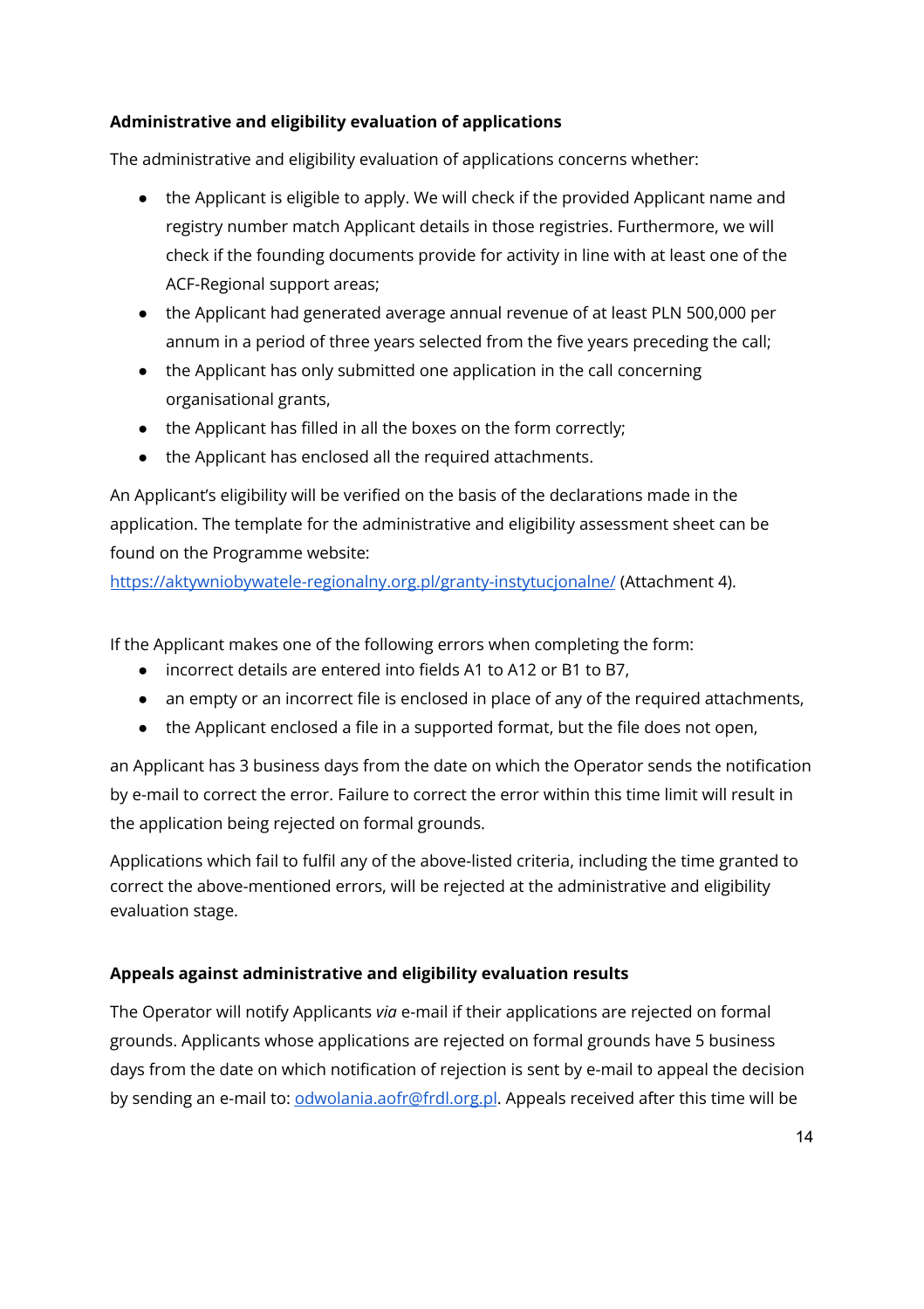disregarded. Appeals are reviewed by the Operator within 10 business days of the date of receipt. Decisions on accepting or rejecting appeals against administrative and eligibility evaluation results are taken by the Programme Director after consulting with the Operator's team for administrative and eligibility evaluation. Once the administrative and eligibility evaluation is complete, we will publish lists of all applications accepted for content-related evaluation.

### **Content-related evaluation of applications**

The process of content-related evaluation involves:

- independent experts,
- representatives of the ACF-Regional Management Board,
- the Selection Committee, composed of two Fund Operator representatives and three independent experts,
- the Executive Board, composed of presidents of consortium organisations.

#### **Application evaluation is a multi-stage procedure.**

The **first stage** consists of independent experts assessing application and attachments content against a list of criteria. Each application with attachments (incl. the development strategy/plan and financial documentation) is evaluated independently by two experts. This stage produces a shortlist of top-scoring organisations who submitted the best applications, development strategies/plans, and financial documentation, and whose sought budgets will total 200% of the funds allocated for the call. The shortlist will be based on the average score awarded by the experts, provided that both evaluating experts consider a given application congruent with Programme objectives and assumptions of at least one of the Programme outcomes (support areas). If one expert assesses an application as non-compliant with Programme objectives or outcome assumptions, but the other expert adopts a contrary opinion, or if the difference in expert scores exceeds 30% of the higher score and, at the same time, at least one score exceeds 50% of the maximum score, the application will be subjected to additional evaluation by a third expert. In such cases, the ranking position will be based on the average of the two nearest scores or – if the difference between the scores is as indicated above – the two higher scores.

In the **second stage**, representatives of shortlisted Applicants have individual meetings (interviews) with all independent experts who assess their applications and 2 representatives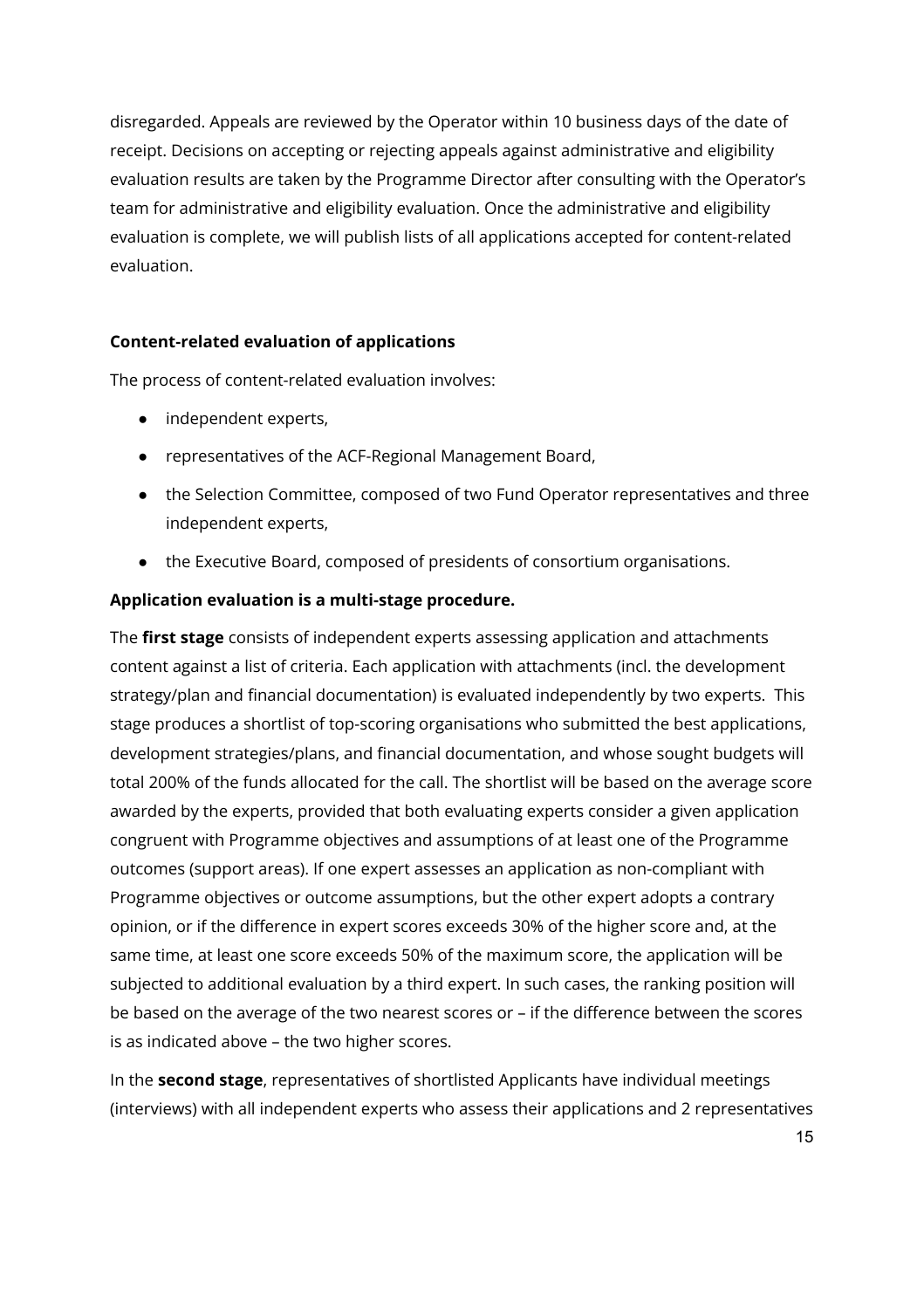of the ACF-Regional Management Board. The interview is aimed at deepening and verifying the information contained in the application and attachments, and is evaluated according to the criteria included in the content-related evaluation sheet.

For the **third stage**, the Selection Committee meets to analyse and discuss the rankings produced on the basis of the scores given by the independent experts (based on the applications and attachments, and meetings with Applicant representatives). A list is drawn up of applications recommended for grants for the Executive Committee.

Only applications in which an average of experts' total scores will be no less than 50% of the total score attainable will make it to the list of recommended grants. The Committee may introduce changes to the ranking concerning specific applications, on condition that it justifies its decision in the minutes of its deliberations. The Selection Committee may also create a back-up list of applications recommended for a grant. The back-up list is intended only for applications where the average expert score is at least 50% of the total possible score and which did not win the Committee's recommendation only because the fund allocated to the call had already been used up.

Representatives of the following institutions are invited to participate in the Selection Committee meetings in the capacity of observers: Financial Mechanism Office in Brussels, Ministry of Development Funds and Regional Policy (National Contact Point), Embassy of the Kingdom of Norway, and the Operator of Active Citizens Fund – National Programme.

In the **fourth stage** decisions on awarding grants are taken by the Executive Committee. Grant-awarding decisions are based on the lists of recommended applications prepared by the Selection Committee. The Executive Committee checks whether applications had been assessed in line with Programme procedures. In justified cases, the Executive Committee can introduce changes to the list of recommended applications prepared by the Selection Committee, provided that it presents the grounds for such a decision in the minutes of its deliberations.

**ATTENTION:** Before signing the grant agreement, the Operator reserves the right to ultimately determine application compliance with the Programme guidelines. Grant agreements will only be signed when the Fund Operator gives its final approval to the contents of the application and the required attachments.

Procedure for complaints regarding content-related assessment

No complaint procedure is envisaged for content-related assessment and Executive Board decisions.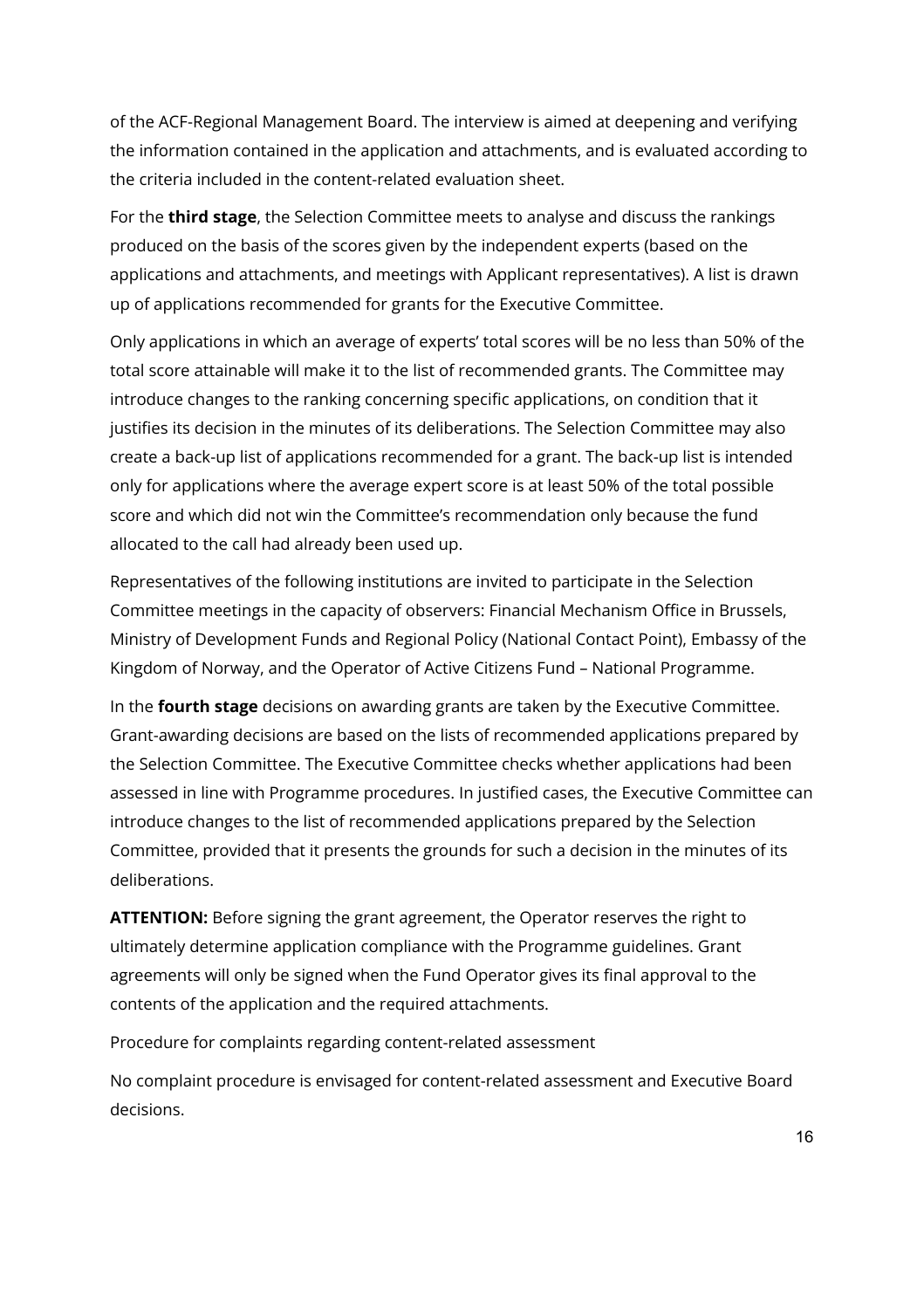Please write to [wyniki.aofr@fed.org.pl](mailto:wyniki.aofr@fed.org.pl) to ask questions about the content-related assessment of unsuccessful grants.

# **Appeals against content-related evaluation results**

Applicants may not appeal content-related evaluation results nor Executive Board decisions. If you have any questions related to the content-related evaluation of an application that has not received funding, please contact us by e-mail at: wyniki.aofr@fed.org.pl.

# **Complaint procedure**

In the cases described in the *Guidelines for Applicants and Project Promoters* (Chapter 12), *i.e.*

- encountering any breaches of good governance principles (openness, transparency, accountability, zero tolerance for corruption) in the Active Citizens Fund – Regional Programme,
- encountering any failures to hold onto the Programme's guiding values (respect for human dignity, freedom, democracy, equality, rule of law, human and minority rights),
- noticing any irregularities in the implementation of projects funded under the Programme or the use of Programme funding,

you may file a complaint with the Operator.

When lodging your complaint, please provide the following information:

- description of the reported violation (please be as accurate as possible),
- the best way to contact you about the case (e-mail, phone).

The address for reporting violations is [skargi.aofr@frdl.org.pl](mailto:skargi.aofr@frdl.org.pl).

The Operator will reply to your complaint within 30 days from the date of its receipt. If you find the reply unsatisfactory, you may report your case to the Complaint Committee appointed by the Operator at [skargi.aofr@frdl.org.pl.](mailto:skargi.aofr@frdl.org.pl) The Committee will reply to your complaint within 30 days from the date of its receipt.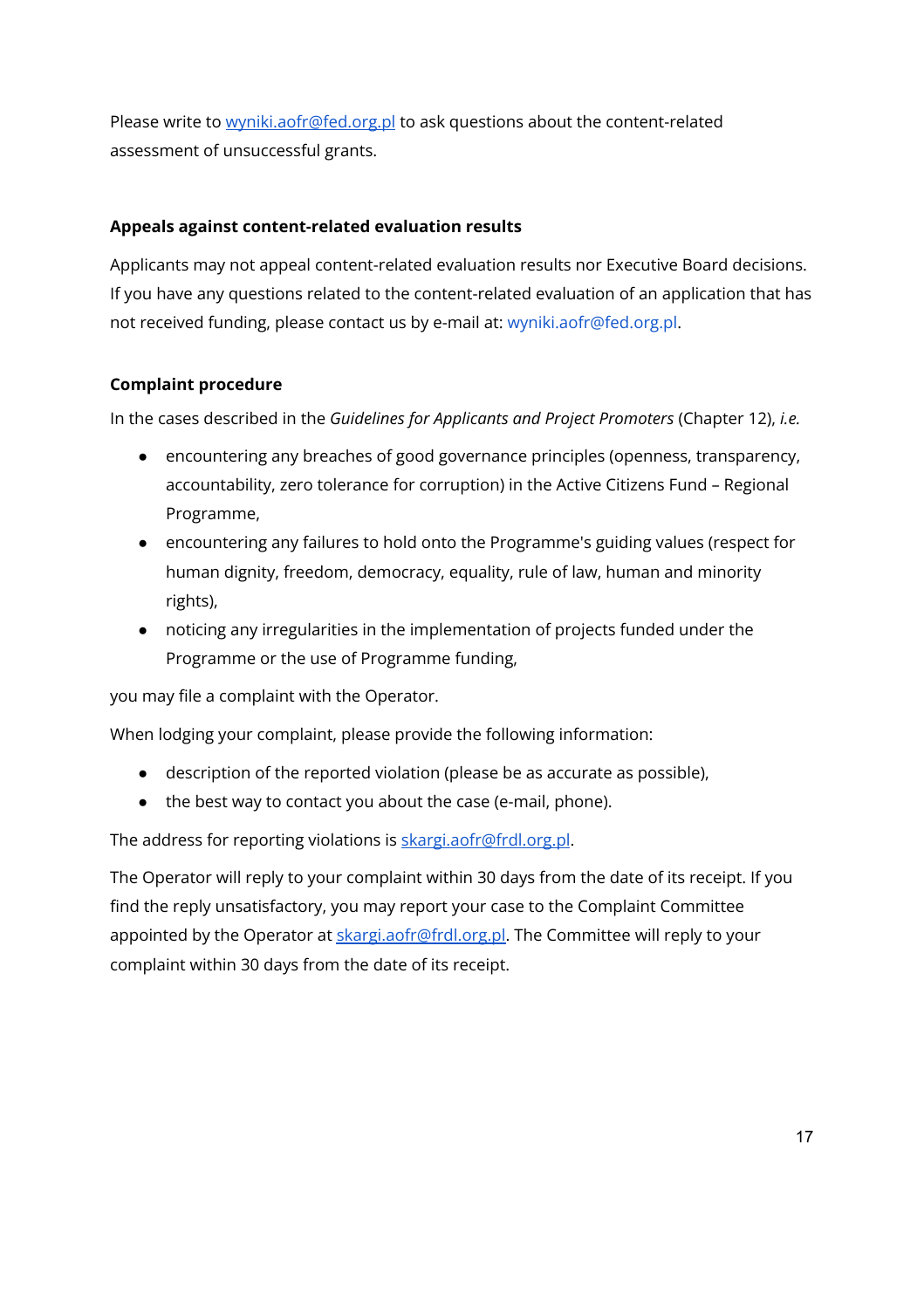## **Content-related assessment criteria**

The criteria and rating scale used by experts are also presented in the content-related evaluation sheet, available on the Programme website:

<https://aktywniobywatele-regionalny.org.pl/granty-instytucjonalne/> Attachment 5).

| Criteria                                                                                                             | <b>Score</b><br>(application) | <b>Score</b><br>(meeting/in<br>terview) |
|----------------------------------------------------------------------------------------------------------------------|-------------------------------|-----------------------------------------|
| <b>Compliance with Programme aims and assumptions</b><br>adopted for at least one of its outcomes (support<br>areas) | YES/NO                        | does not<br>apply                       |

*NOTE: Meeting the above mentioned criterion of compliance with the Programme aims and assumptions for at least one of its outcomes (support areas) is a prerequisite for the application to be evaluated further.*

| Organisation resources and experience (24)                                                                        |   |                |  |  |
|-------------------------------------------------------------------------------------------------------------------|---|----------------|--|--|
| significance of organisation activity and its role in<br>regional CSO sector at least at the level of two poviats | 6 | $\overline{2}$ |  |  |
| experience in implementing grant-funded projects                                                                  | 2 |                |  |  |
| stable and sufficient resources and operating standards<br>of organisation                                        | 6 | 2              |  |  |
| sound financial management of organisation                                                                        | 4 |                |  |  |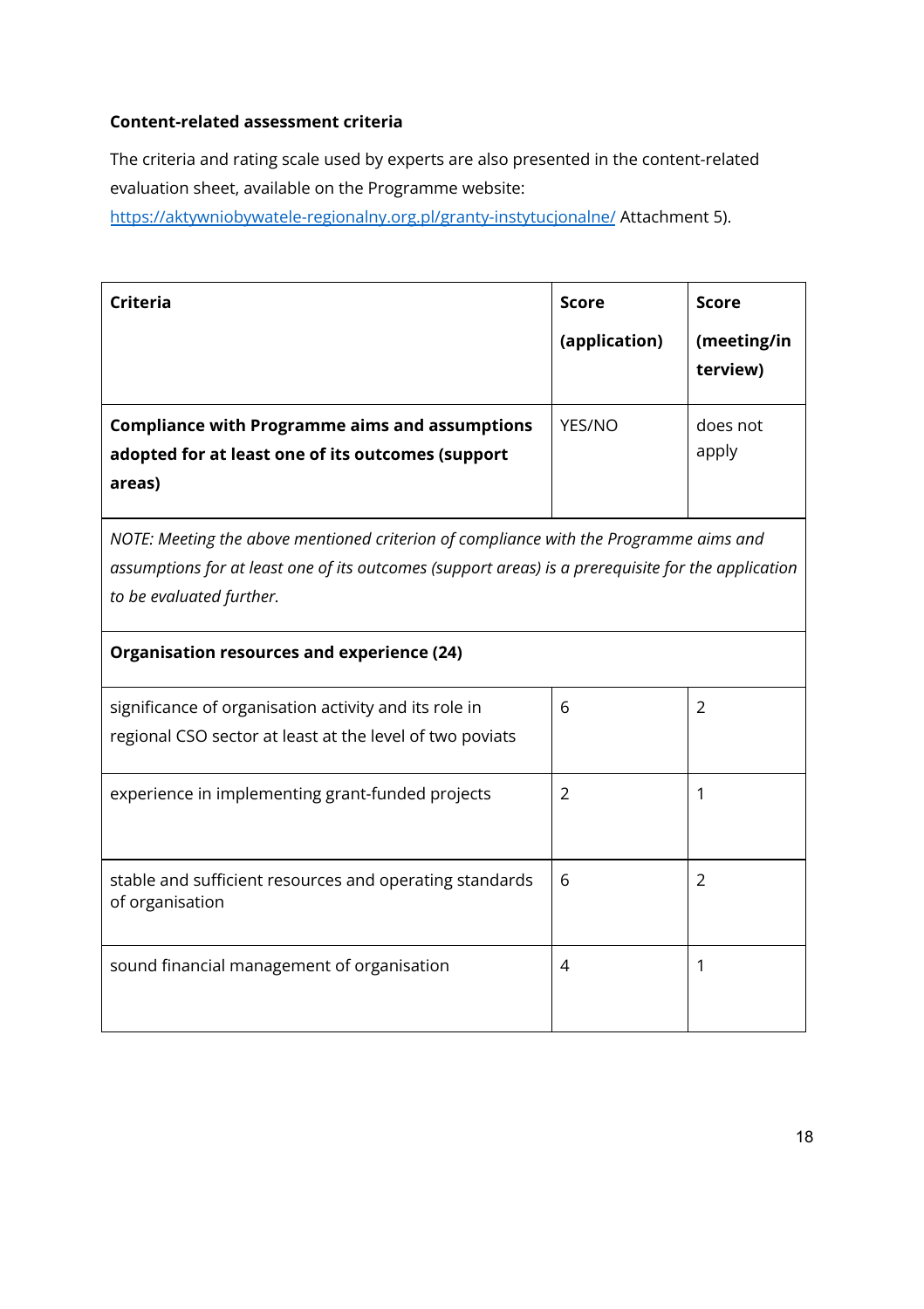| Assessment of multi-annual development plan/strategy, its implementation<br>mechanisms and outcomes of actions financed from the organisational grant (26) |    |    |  |
|------------------------------------------------------------------------------------------------------------------------------------------------------------|----|----|--|
| quality of multiannual development strategy/plan and<br>plans for its implementation in day-to-day and strategic                                           | 7  | 3  |  |
| decisions                                                                                                                                                  |    |    |  |
| system for monitoring and evaluating actions and                                                                                                           | 3  | 2  |  |
| outcomes, and the use of that system in managerial<br>decision-making                                                                                      |    |    |  |
| planned outcomes of actions financed from<br>organisational grant                                                                                          | 5  | 2  |  |
|                                                                                                                                                            |    |    |  |
| quality of the planned organisation's budget for years                                                                                                     | 3  | 1  |  |
| 2022-2024, incl. the assessment of consistency between                                                                                                     |    |    |  |
| budget and implementation of the annual organisational                                                                                                     |    |    |  |
| workplan / strategy, ensuring the optimal use of                                                                                                           |    |    |  |
| resources                                                                                                                                                  |    |    |  |
| <b>TOTAL AT STAGES:</b>                                                                                                                                    | 36 | 14 |  |
|                                                                                                                                                            |    |    |  |
| <b>TOTAL FOR BOTH EVALUATION STAGES:</b>                                                                                                                   | 50 |    |  |

# **GRANT DISBURSEMENT**

Grants are disbursed in instalments (advance, interim, and final payment) in compliance with the following rules:

● advance payment: a maximum of 50% of the amount of the grant when the contract is signed,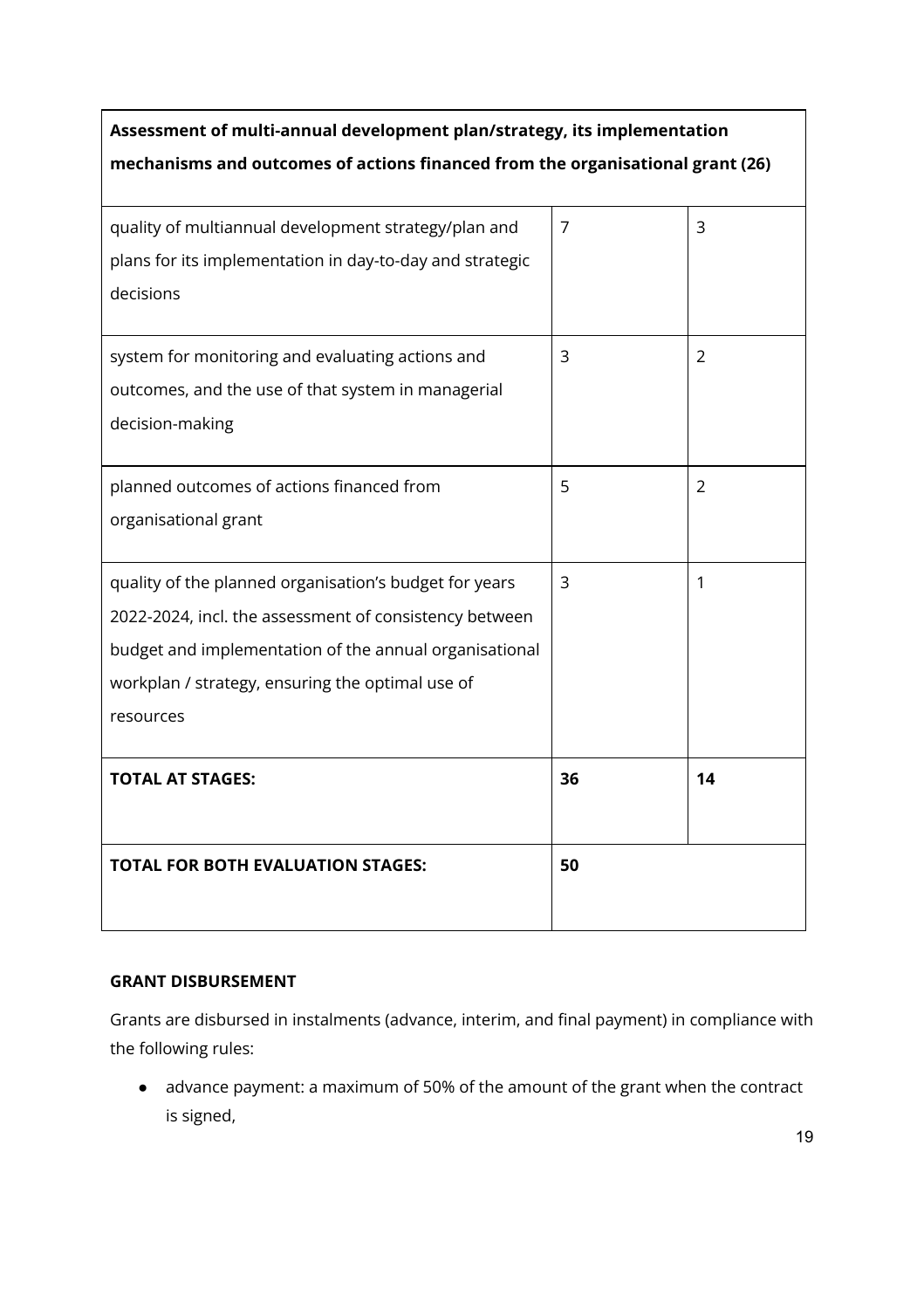- an interim payment once the interim report has been approved,
- a final payment of a minimum of 10% of the amount of the grant once the final report has been approved.

In justified cases (e.g. untimely or erroneous reports), the Operator may increase the number of payments and decrease payment amounts during plan implementation. Such changes require an annex to the agreement.

The first payment will be made within 15 working days from the date of placing the last signature on the agreement or submitting a guaranteed blank promissory note with a promissory note declaration. The interim payment will be made within 15 working days from the date of the Operator's approval of interim reports. The final payment will be made within 15 working days from the Operator's receipt of a print-out of an approved final report signed by the Project Promoter's authorised representatives.

Upon completion of activities financed from the organisational grant, the Project Promoter must return the unused portion of the grant within 15 working days from the date of final report approval to the bank account indicated by the Operator.

Payments will be made in euro to the bank account or sub-account presented and kept by Project Promoter. The account can be held in any currency.

## **SUPPORT FOR APPLICANTS**

The Fund Operator provides support for Applicants in the form of, among others:

- a webinar cycle on preparing, modifying and implementing strategic plans in ongoing activities;
- a webinar cycle on CSO development directions key to the civic sector.

The *Guidelines for Applicants and Project Promoters. Call for Organisational (Macro) Grants* is available at [https://aktywniobywatele-regionalny.org.pl/granty-instytucjonalne/,](https://aktywniobywatele-regionalny.org.pl/granty-instytucjonalne/) along with other useful documents: instructions on how to use the Generator, the application form with instructions, document templates, and webinar recordings.

## **CONTACT:**

If you have any questions or concerns regarding application for a grant, please contact our regional consultants who will be happy to explain the rules of applying for grants and the